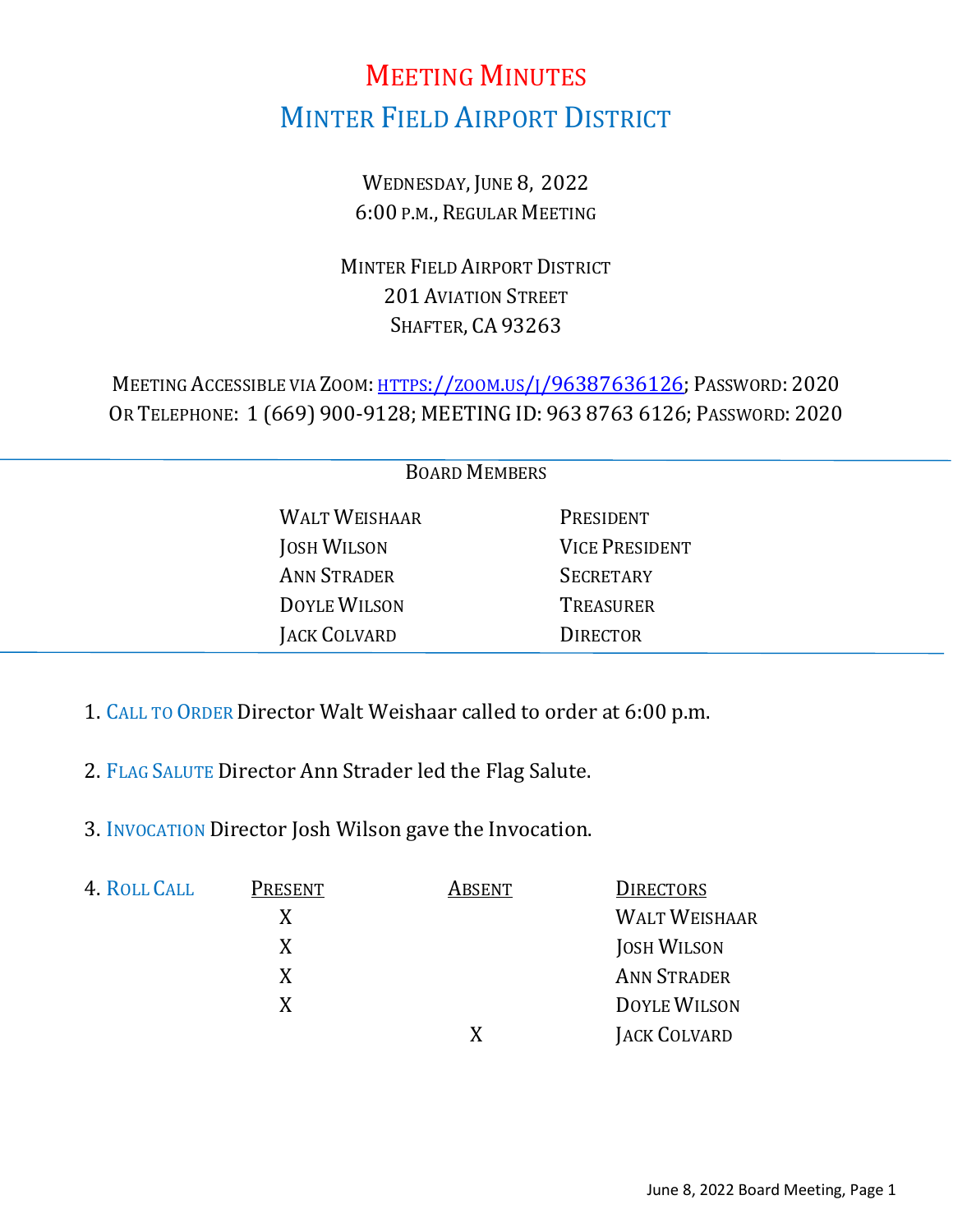# 5. APPROVAL OF AGENDA M/S: DIRECTOR DOYLE WILSON; DIRECTOR ANN STRADER: APPROVED

#### 6. CONSENT CALENDAR

*All items listed under the consent calendar are considered to be routine and will be approved by one motion. There will be no separate discussion of these items unless a member of the Board, audience, or staff requests a specific item be removed from the consent calendar for separate action. Any item so removed will be taken up following the motion to approve the consent calendar.*

## **A. Approval of Minutes**

1. Board Meeting Minutes for May 11, 2022

#### **B. Financial Report**

- 1. Approval of Voucher List for May 2022 in the amount of \$117,205.70
- 2. Approval of Financial Statements for May 2022
- 3. Budget Performance Fiscal Year To Date (FYTD), as of May 2022
- 4. Tenants in Arrears Four (5); None (0) in the court or legal process. *Information only*

#### **C. Correspondence**

1. None.

## M/S: DIRECTOR DOYLE WILSON; DIRECTOR JOSH WILSON: APPROVED

#### 7. PUBLIC TIME

Ron Pierce provided an update on the Minter Field Air Museum.

#### 8. NEW ITEMS

**A.** A Resolution of The Board Of Directors Of The Minter Field Airport District Proclaiming A Local Emergency Persists, Re-Ratifying The Proclamation Of A State Of Emergency By Governor Newsom's Order Dated March 4, 2020, And Re-Authorizing Remote Teleconference Meetings Of The Legislative Bodies Of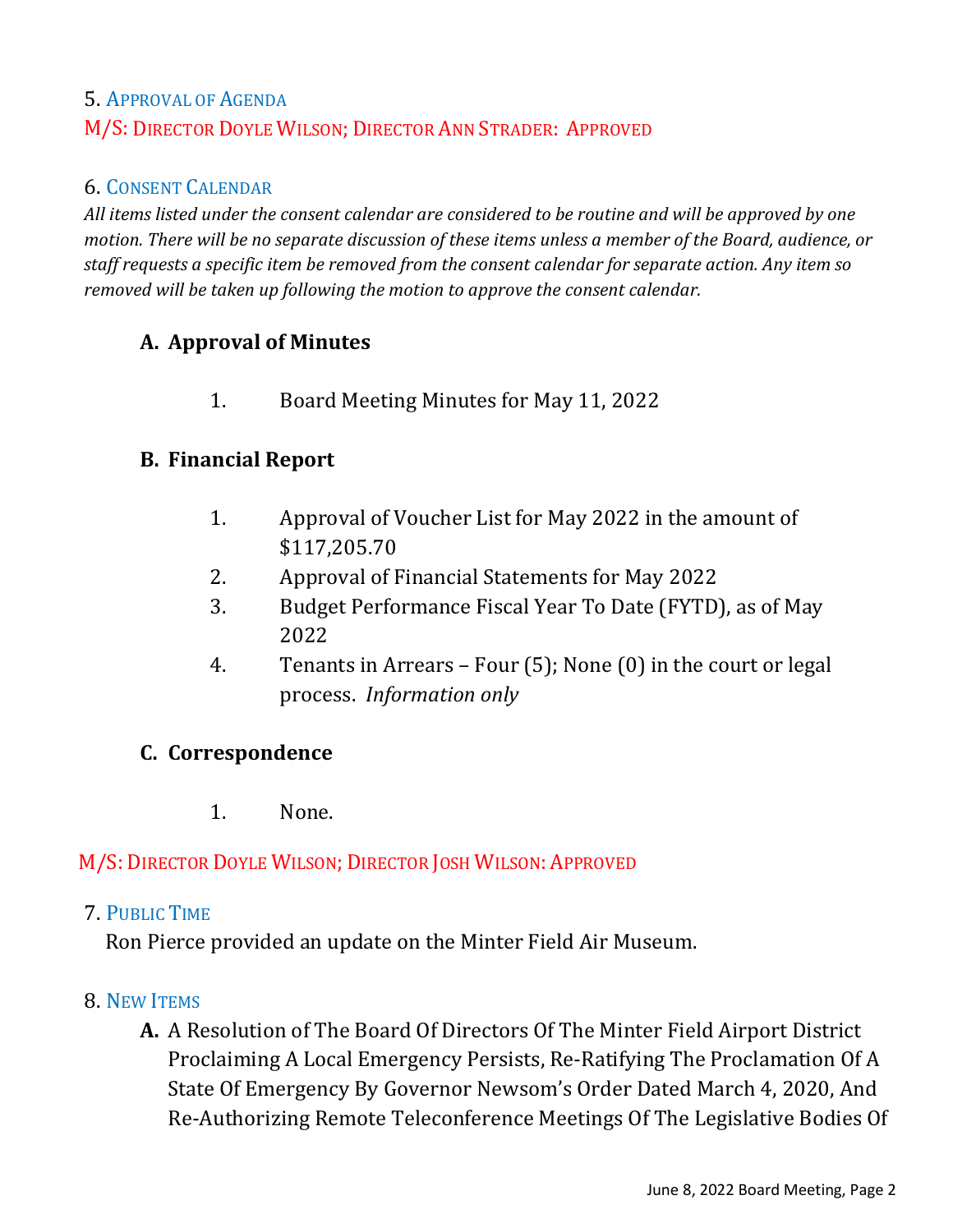Minter Field Airport District For The Period June 21, 2022 To July 20, 2022 Pursuant To Brown Act Provisions. Resolution 22-07 M: BOARD ADOPT RESOLUTION 22-07 AS PRESENTED M/S: DIRECTOR JOSH WILSON; DIRECTOR ANN STRADER: APPROVED

**B.** Board approval of Adopted Budget for Minter Field Airport District, for Fiscal Year 2022-2023

SR 008-22

M: BOARD APPROVAL OF ADOPTED BUDGET FOR MINTER FIELD AIRPORT DISTRICT, FOR FISCAL YEAR 2022-2023

M/S: DIRECTOR JOSH WILSON; DIRECTOR ANN STRADER: APPROVED

**C.** Board approval of Year-End Budget Amendment for the Current Fiscal Year 2021-2022

SR 009-22

M: BOARD APPROVAL OF YEAR-END BUDGET AMENDMENT FOR THE CURRENT FISCAL YEAR 2021-2022

M/S: DIRECTOR ANN STRADER; DIRECTOR DOYLE WILSON: APPROVED

**D.** Board approval of Amendment to Lease Agreement – Grimmway Enterprises Inc.

SR 010-22

M: BOARD APPROVAL OF AMENDMENT TO LEASE AGREEMENT – GRIMMWAY ENTERPRISES INC. UPON EXECUTION OF GRAPERY LEASE AMENDMENT.

M/S: DIRECTOR DOYLE WILSON; DIRECTOR ANN STRADER: APPROVED

**E.** Board approval of Amendment to Lease Agreement – Grapery Inc. SR 011-22

M: BOARD APPROVAL OF AMENDMENT TO LEASE AGREEMENT – GRAPERY INC. IN CONCEPT, SUBJECT TO CHANGES RELATED TO EXTENSION OF BUILDING RESTRICTION LINES. REVISED AMENDMENT TO BE PROVIDED FOR APPROVAL BY THE BOARD OF DIRECTORS. M/S: DIRECTOR JOSH WILSON; DIRECTOR ANN STRADER: APPROVED

# 9. STAFF REPORTS

General Manager, Jonathan Hudson, provided updates regarding staffing and current projects.

# 10. COMMITTEE REPORTS

 Director Doyle Wilson and Director Walt Weishaar provided an update regarding the Finance and Planning Committees.